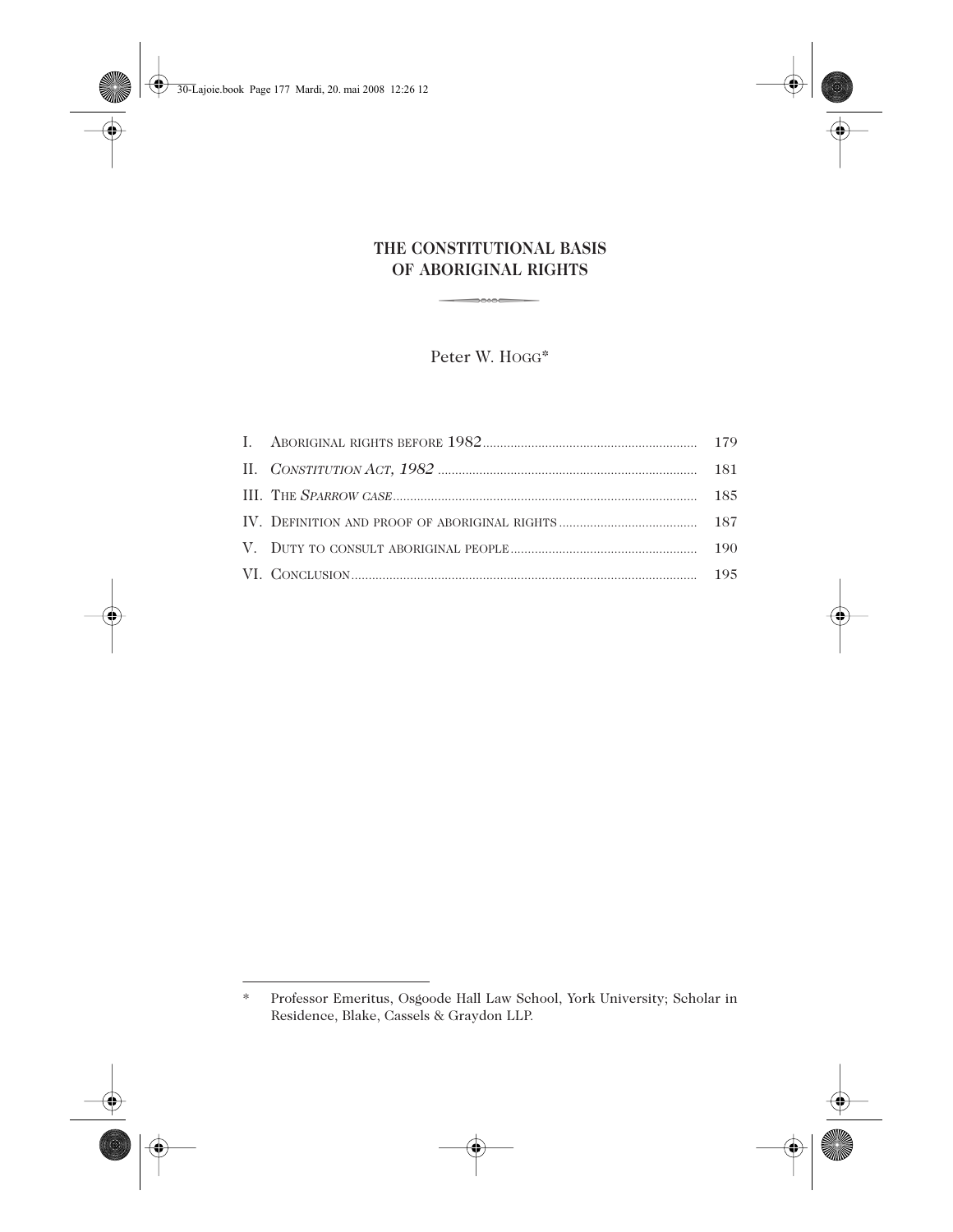30-Lajoie.book Page 178 Mardi, 20. mai 2008 12:26 12

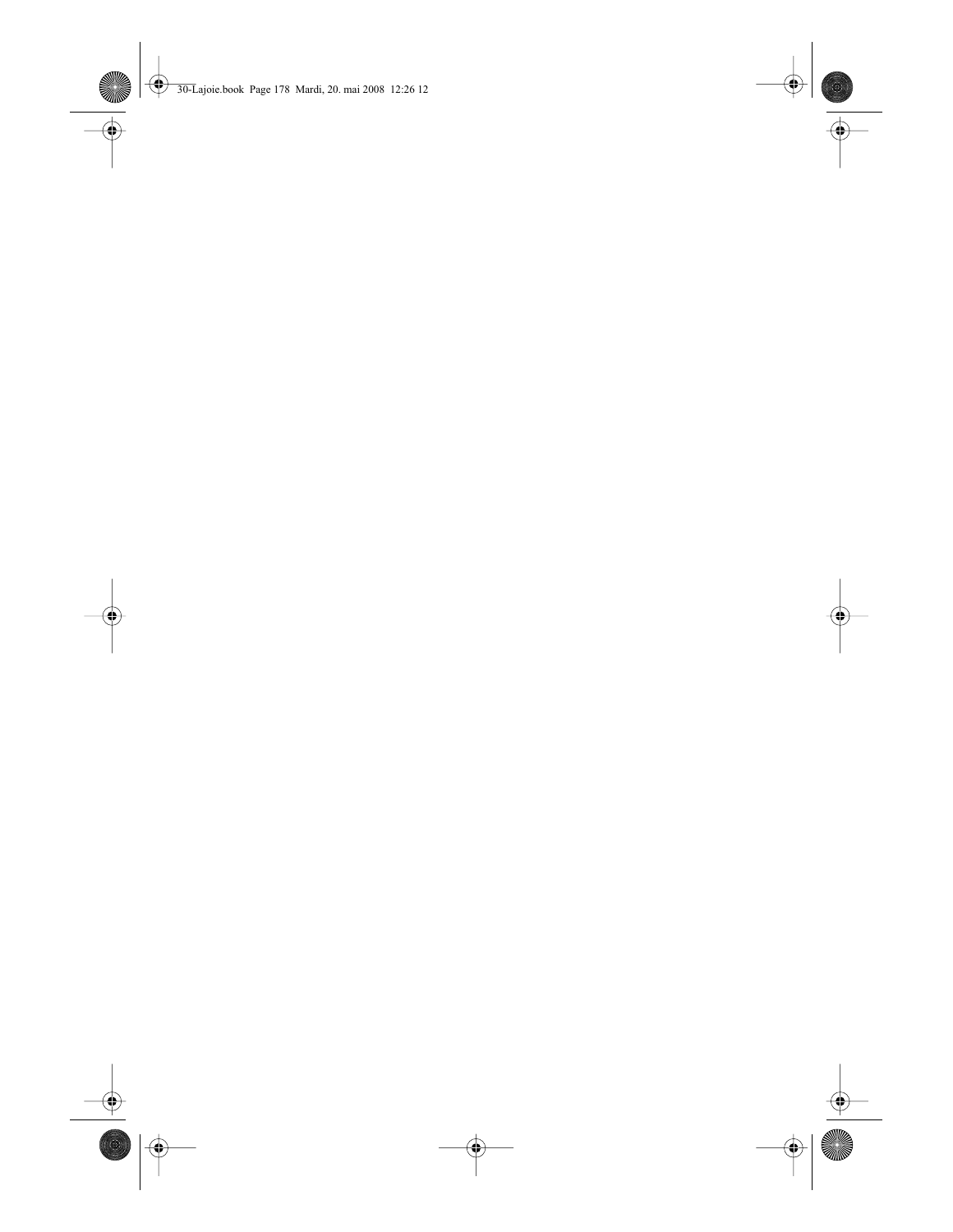## **I. ABORIGINAL RIGHTS BEFORE 1982**

Aboriginal rights are rights held by aboriginal peoples, not by virtue of Crown grant, legislation or treaty, but "by reason of the fact that aboriginal peoples were once independent, self-governing entities in possession of most of the lands now making up Canada."1 It is, of course, the presence of aboriginal peoples in North America before the arrival of the Europeans that distinguishes them from other minority groups in Canada, and explains why their rights have special legal status. However, the extent to which those rights had survived European settlement was in considerable doubt until as late as 1973, which was when the Supreme Court of Canada decided the *Calder* case.2 In that case, six of the seven judges held that the Nishga people of British Columbia possessed aboriginal rights to their lands that had survived European settlement. The actual outcome of the case was inconclusive, because the six judges split evenly on the question whether the rights had been validly extinguished or not. However, the recognition of the rights was significant, and caught the attention of the Government of Canada, which began to negotiate treaties (now called land claims agreements) with First Nations in those parts of the country that were without treaties. That resumed a policy that had been abandoned in the 1920s, when the last numbered treaty was entered into.

*Calder* was followed in 1984 by the *Guerin* case,<sup>3</sup> where the Supreme Court of Canada recognized the title of the Musqueam Indian Band to land in British Columbia. In that case, Dickson C.J. described aboriginal title as "a legal right derived from the Indians' historic occupation and possession of their tribal lands."4 In that case, the Band had surrendered its title to the Crown in order to enable the land to be leased to a golf club. The Crown had leased the land to the golf club, but on terms less favourable than those

<sup>&</sup>lt;sup>1</sup> B. Slattery, "The Constitutional Guarantee of Aboriginal and Treaty Rights" (1983) 8 Queen's L.J. 232, 242.

<sup>2</sup> *Calder v. A.G.B.C.* [1973] S.C.R. 313.

<sup>3</sup> *Guerin v. The Queen* [1984] 2 S.C.R. 335.

<sup>4</sup> *Id.*, 376.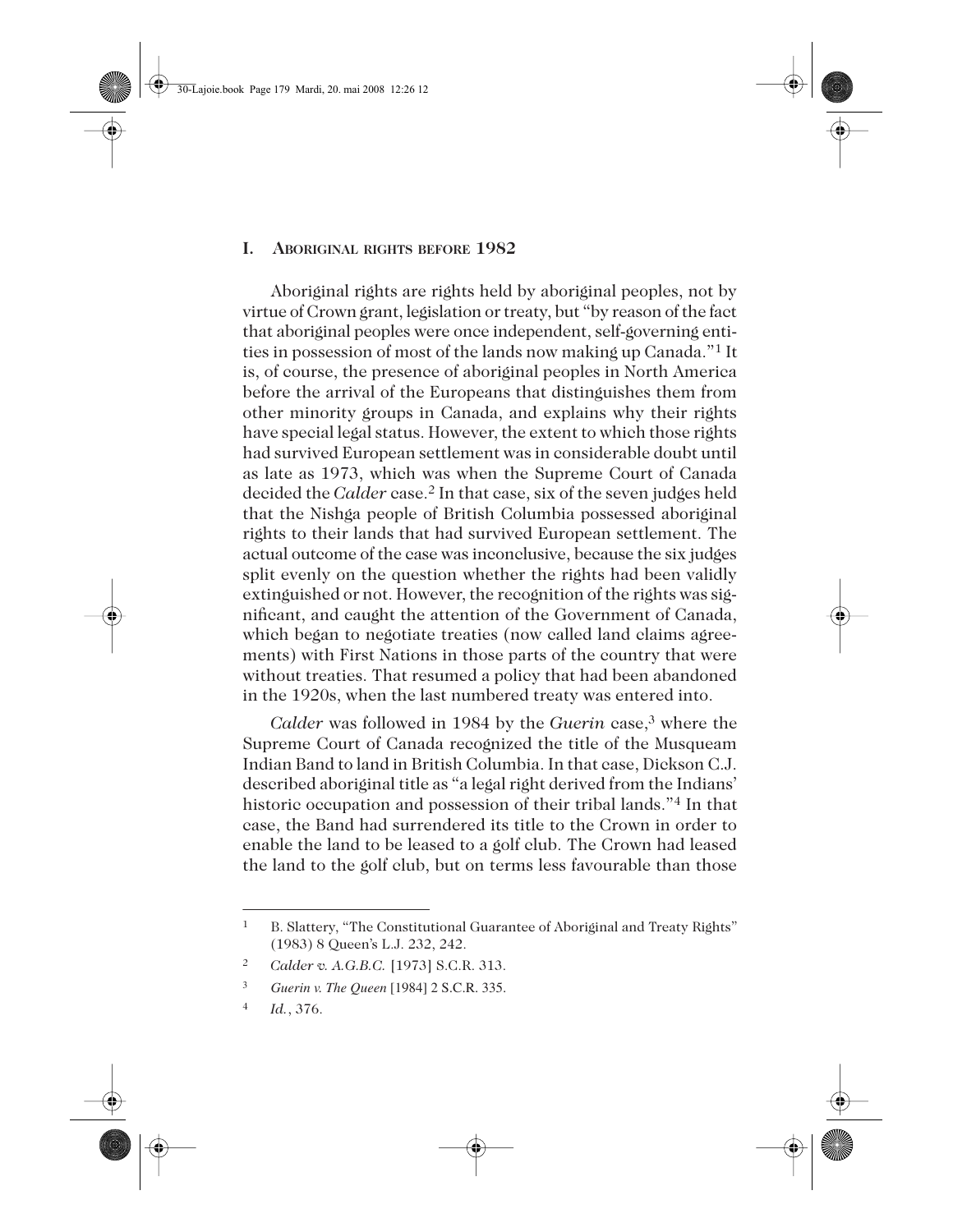agreed to by the Band. The Court held that the Crown had broken a fiduciary duty owed to the Band, and that the Band was entitled to damages from the Crown. Although this case was decided in 1984, it did not depend on section 35 of the *Constitution Act, 1982*, which was not in force at the time of the surrender and was not relied upon by the Court.

After *Calder* and *Guerin*, we could confidently say that the common law of Canada recognized aboriginal rights, and the courts would grant remedies for breach of those rights. But we also had to say that those rights had little constitutional protection.

Section 91(24) of the *Constitution Act, 1867* granted legislative authority to the Parliament of Canada over "Indians, and lands reserved for the Indians." Obviously, this provision gave law-making authority to Parliament over aboriginal peoples and their lands. Nor did it deny provincial power to enact laws of general application that could apply to aboriginal peoples and their lands. For example, a provincial law restricting the right to practise medicine applied to Indians and on Indian reserves.<sup>5</sup> So did provincial labour laws<sup>6</sup> and traffic laws.7 However, not all provincial laws could apply of their own force to aboriginal peoples and their lands. The courts held that provincial laws that affected "Indianness" were incompetent to the provinces.<sup>8</sup> This notion was vague, but it would certainly include provincial laws that purported to extinguish or derogate from aboriginal or treaty rights. Thus, section 91(24) did impose some limits on provincial power over aboriginal and treaty rights. Unfortunately, section 88 of the federal *Indian Act* partly removed that protection by providing that provincial laws of general application were applicable to "Indians in the province," thus giving the status of federal law to provincial laws of general application. Treaty rights were expressly exempted from section 88, and Indian lands were not mentioned at all, but section 88 was open to the interpre-

<sup>5</sup> *R. v. Hill* (1907) 15 O.L.R. 406 (Ont. C.A.).

<sup>6</sup> *Four B Manufacturing v. United Garment Workers* [1980] 1 S.C.R. 1031.

<sup>7</sup> *R. v. Francis* [1988] 1 S.C.R. 1025.

<sup>8</sup> For an account of the Indianness cases, see Peter W. Hogg, *Constitutional Law of Canada* ( $5<sup>th</sup>$  ed. supplemented), sec. 27.2(b).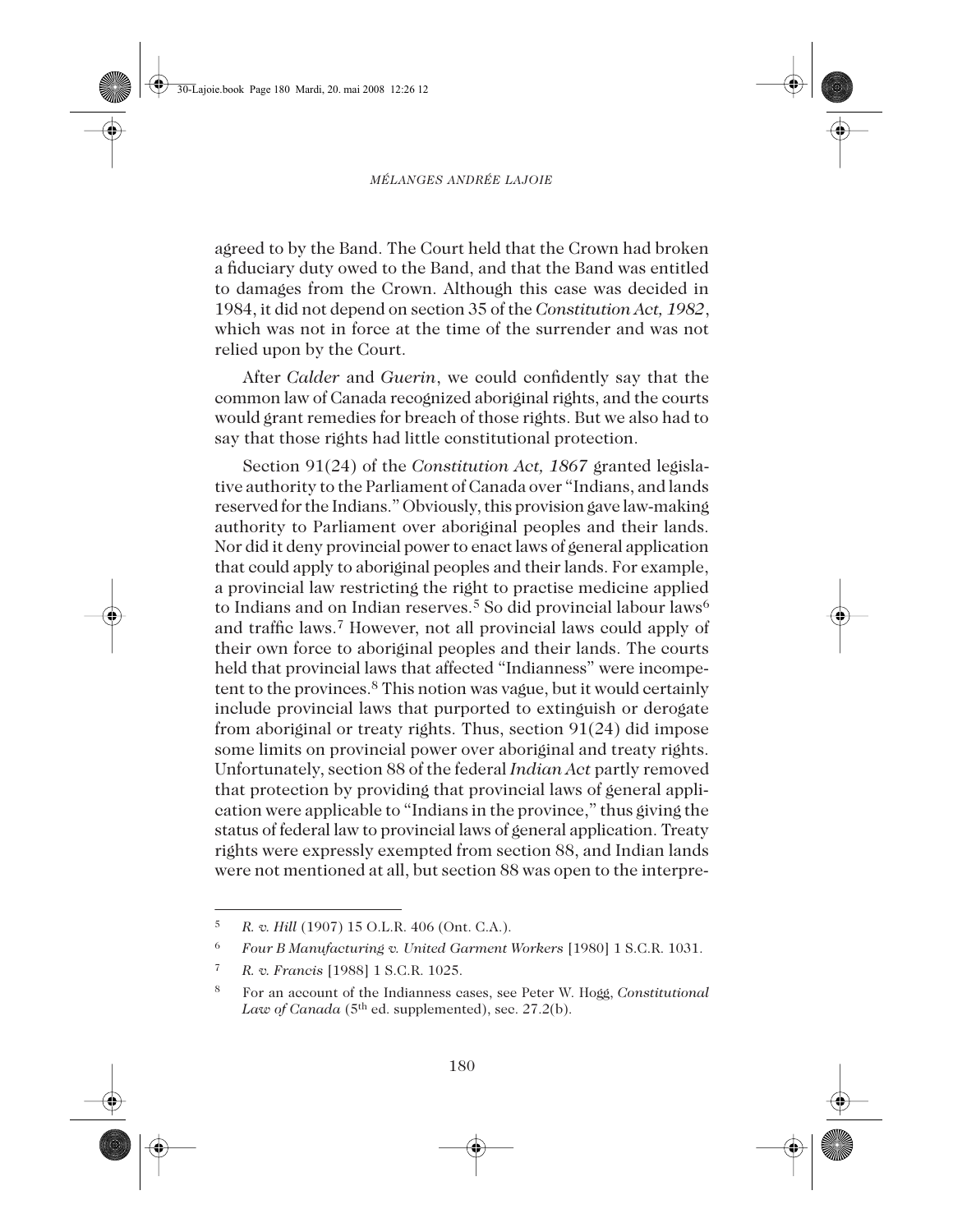tation that provincial law could derogate from at least some kinds of aboriginal rights.9

Aboriginal and treaty rights were certainly vulnerable to *federal* laws. The doctrine of parliamentary sovereignty, when applied to laws enacted under section 91(24), meant that aboriginal rights could always be extinguished or modified by Parliament. As was the case with private property generally, there was no constitutional requirement of compensation or prior consent or even consultation as a precondition to legislative expropriation. Even Indian treaty rights, although recognized by section 88 of the *Indian Act*, and protected from derogation by provincial law by section 88,10 could be extinguished by federal law without compensation, consent or consultation. And, of course, aboriginal or treaty rights could be extinguished or modified by constitutional amendment—and the representatives of aboriginal peoples had no right to participate in the process of constitutional amendment.

## **II.** *CONSTITUTION ACT, 1982*

The *Constitution Act, 1982* supplied the constitutional protection that was lacking at common law. As enacted in 1982, section 35 provided:

- (1) The existing aboriginal and treaty rights of the aboriginal peoples of Canada are hereby recognized and affirmed.
- (2) In this Act, "aboriginal peoples of Canada" includes the Indian, Inuit and Métis peoples of Canada.

This provision emerged late in the process of drafting the *Constitution Act, 1982*. It was not in the October 1980 version of the bill. It was in the April 1981 version, but without the word "existing." The entire provision was then dropped from the November 5, 1981 version, which was the first version of the bill to achieve the agreement of most of the provinces. The omission attracted severe

<sup>10</sup> *R. v. White and Bob* (1965) 52 D.L.R. (2d) 481n (S.C.C.); *Simon v. The Queen* [1985] 2 S.C.R. 387.



<sup>&</sup>lt;sup>9</sup> For an account of s. 88, see Hogg, previous note, sec. 27.3.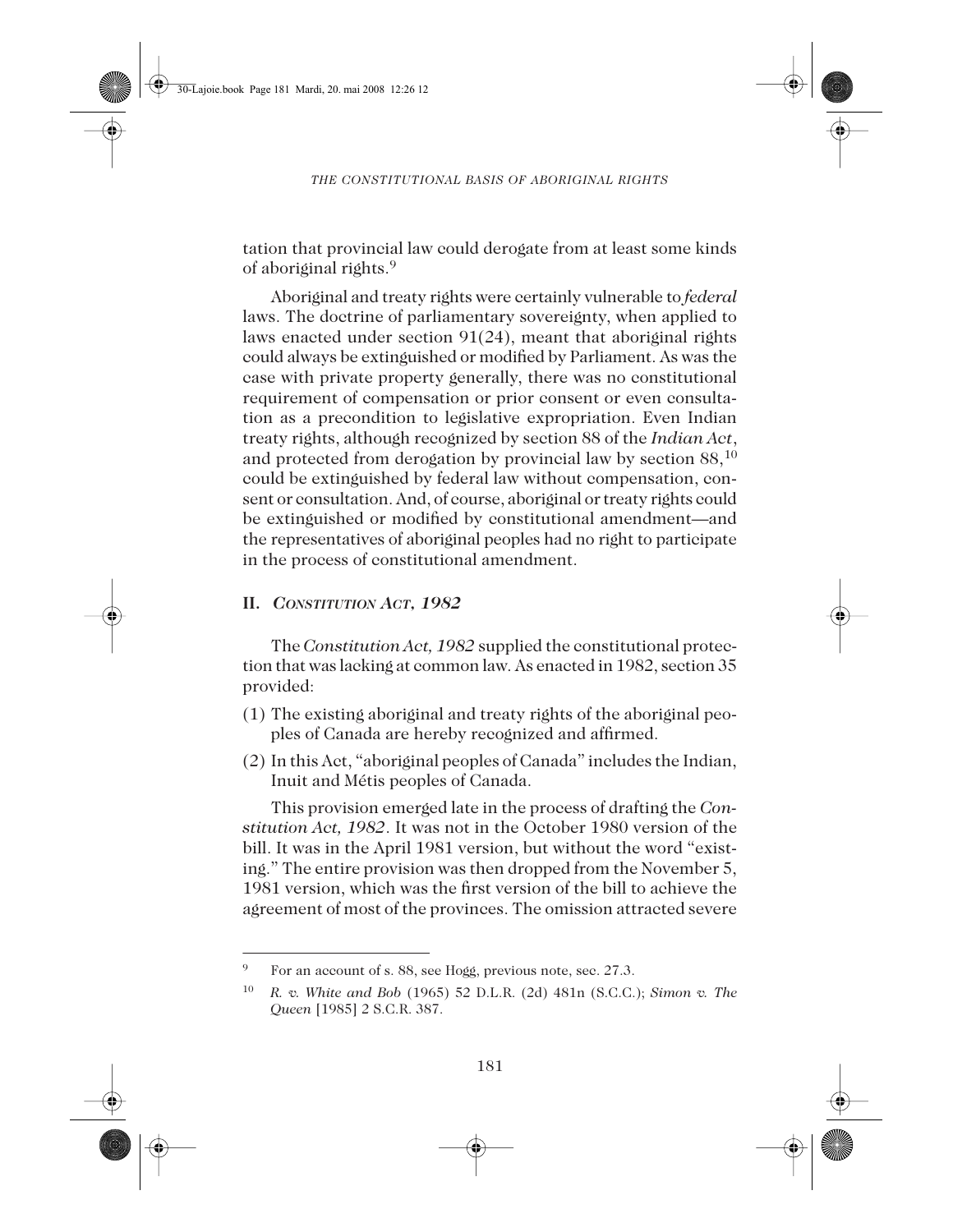criticism, and later in November the first ministers agreed to restore it, but with the addition of the word "existing."

If the legislative history suggested less than total enthusiasm by the first ministers for the constitutional protection of aboriginal and treaty rights, the drafting also gave cause for concern. Section 35 was not in the Charter of Rights, which consisted of sections 1-34 of the *Constitution Act, 1982*. Whereas section 1 "guarantees" the rights set out in the Charter, section 35 merely "recognized and affirmed" aboriginal and treaty rights. When the phrase "recognized and affirmed" was read with the word "existing," which had been added at the last moment, the language was open to the interpretation that the status of aboriginal and treaty rights had not been changed by their recognition and affirmation in the Constitution. Thus section 35 did not provide an unambiguous answer to the big question, which was: are aboriginal and treaty rights still vulnerable to legislative extinguishment? That answer did come, however, eight years later, when the Supreme Court of Canada decided *R. v. Sparrow* (1990).<sup>11</sup> That case, which will be discussed later in this paper, interpreted the equivocal language of section 35 as providing a constitutional guarantee for aboriginal and treaty rights. They were no longer vulnerable to legislative extinguishment.

The *Constitution Act, 1982* did include, in the Charter of Rights, a provision dealing with aboriginal peoples. Section 25 provided that the Charter of Rights was not to be construed as abrogating or derogating from their aboriginal or treaty rights. The point of section 25 was to allay the concern that the equality guarantee of section 15 could be construed as invalidating rights that were limited to aboriginal peoples. In effect, section 25 says that aboriginal and treaty rights take priority over Charter rights. This provided a benign explanation for the exclusion of section 35 from the Charter of Rights. Of course, the exclusion of section 35 from the Charter of Rights also had the effect of rendering the override clause of section 33 inapplicable to aboriginal or treaty rights. (Section 1 of the Charter of Rights, allowing reasonable limits to the rights, also had no application to section 35 rights, but, as we shall see later in this

 $11$  [1990] 1 S.C.R. 1075.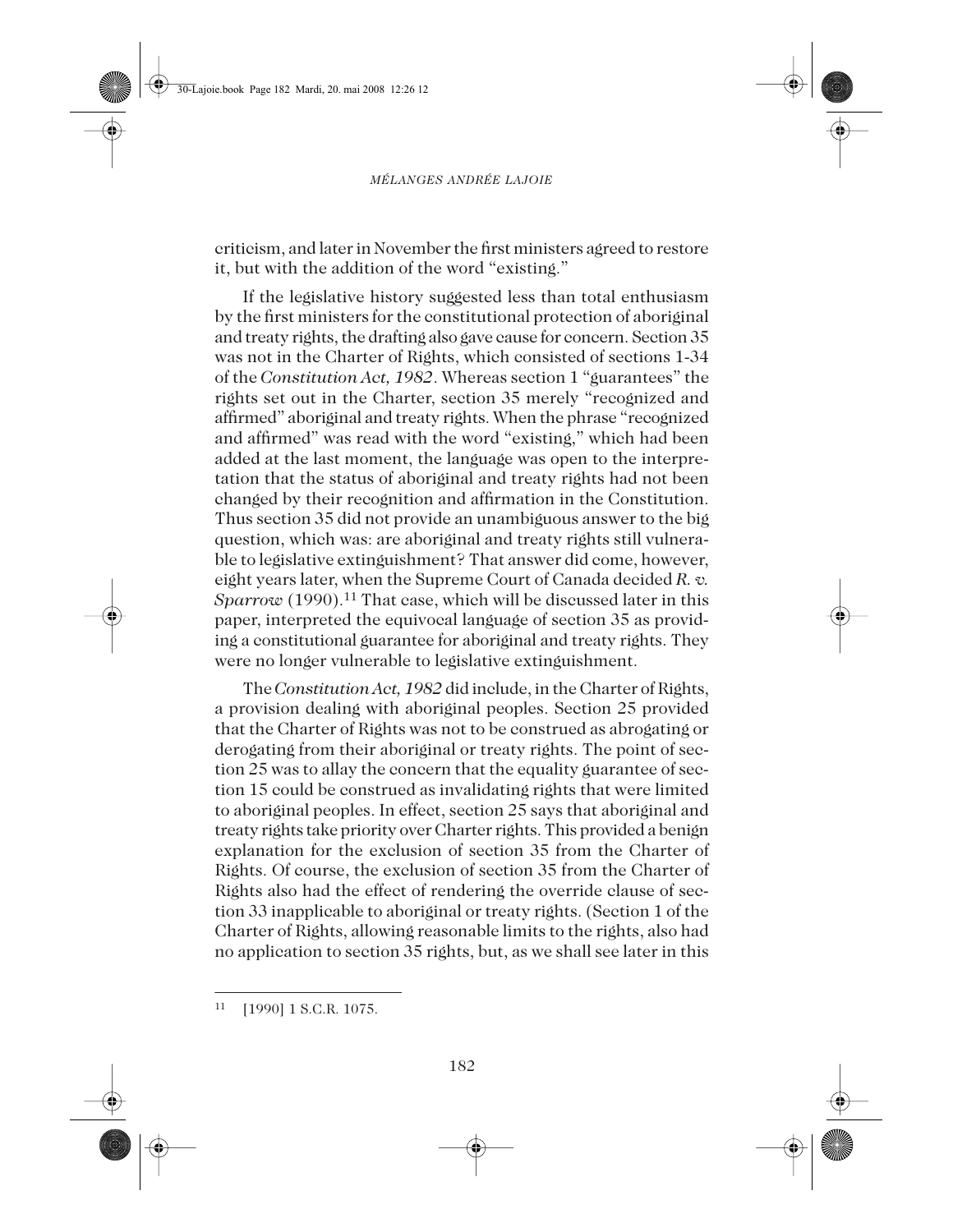paper, the Supreme Court of Canada in the *Sparrow* case incorporated a similar qualification into aboriginal and treaty rights.)

The *Constitution Act, 1982*, by Part V, enacted new amending procedures that enabled the Constitution of Canada to be amended by the Parliament and Legislatures, acting in various combinations, depending on the kind of amendment. No role was accorded to the representatives of First Nations in these new procedures. Indeed, section 35 itself could be repealed or amended by the sevenfifty formula of section 38, a procedure that required the cooperative action of the two Houses of Parliament and the Legislative Assemblies of seven provinces representing 50 per cent of the population. That was a difficult combination to achieve, to be sure, but it could be achieved without the consent or consultation of the aboriginal peoples who were the holders of the section 35 rights.

What the *Constitution Act, 1982* did do, however, by section 37, was to provide for a constitutional conference to be convened within one year of the coming into force of the Act. The agenda for the conference was to include "constitutional matters that directly affect the aboriginal peoples of Canada, including the identification and definition of the rights of those peoples to be included in the Constitution of Canada." The persons to be invited to the conference consisted of the first ministers of Canada and the provinces, as usual, but also the first ministers of the territories (who had not in the past been included in first ministers' meetings), and representatives of the aboriginal peoples of Canada.

The conference mandated by section 37 was indeed convened in March 1983, and it agreed upon several amendments to the *Constitution Act, 1982*, which were duly passed by the appropriate legislative bodies and proclaimed in force.<sup>12</sup> Two new subsections were added to section 35. New subsection (3) made clear that "treaty rights" included rights in modern land claims agreements that exist now "or may be so acquired." That last phrase went some distance to undermine the word "existing" in subsection (1). New subsection (4) made clear that aboriginal and treaty rights were "guaranteed equally to male and female persons." The word "guaranteed"

<sup>12</sup> Constitution Amendment Proclamation, 1983, SI/84-102.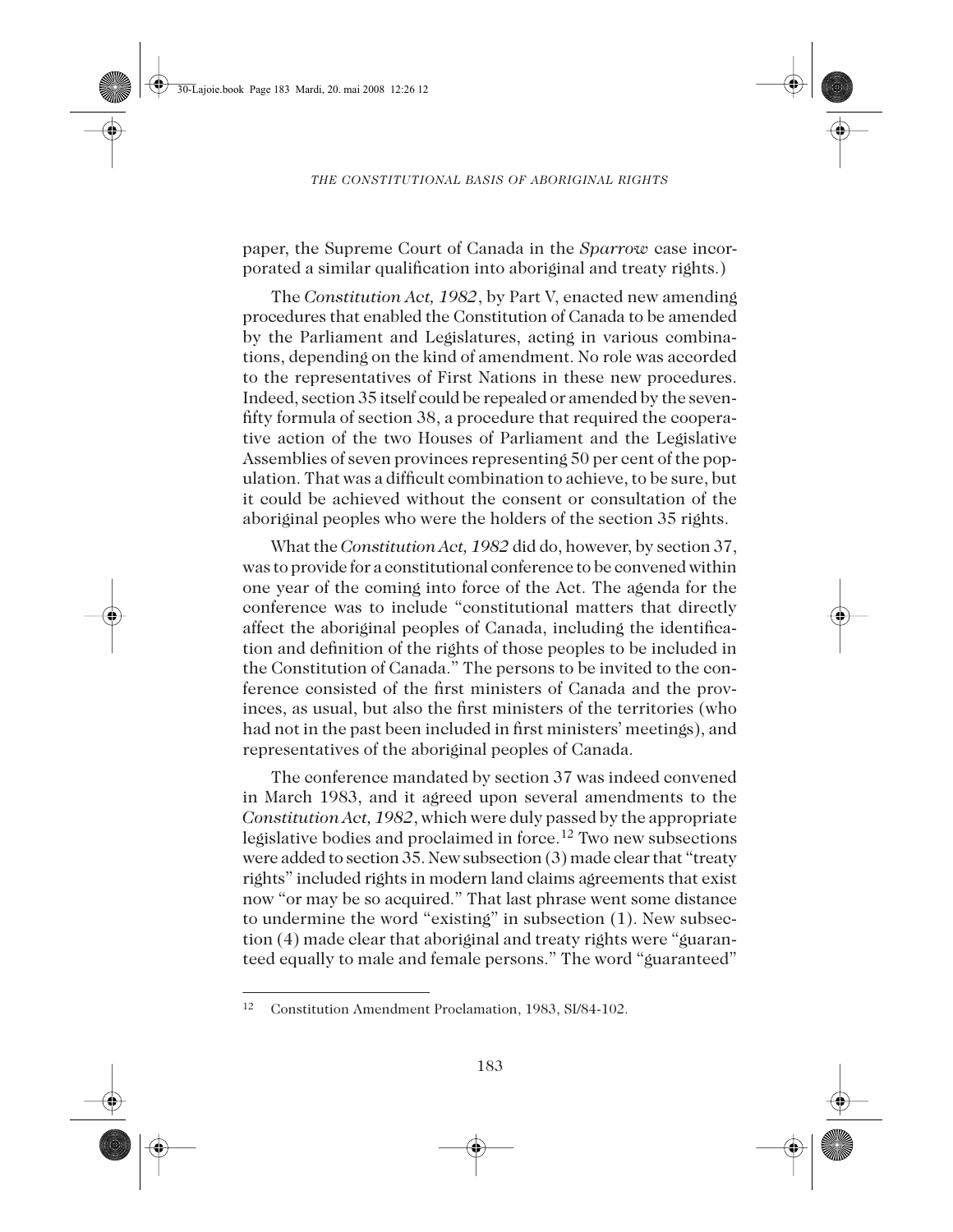went a considerable distance to strengthen the phrase "recognized and affirmed" in subsection (1). These two changes may have been unnecessary, but the choice of language showed that the aboriginal negotiators had been very adept in surreptitiously shoring up the deficiencies in the original language of section 35.

Another amendment that was agreed to in the March 1983 conference was to replace section 37, which was now spent by the holding of the March 1983 conference, with a new section 37.1. New section 37.1 called for "at least two" additional constitutional conferences to be convened to continue the discussions of "constitutional matters that directly affect the aboriginal peoples of Canada." As with old section 37, representatives of the aboriginal peoples were to be included in the conference. (These conferences were in fact held in 1985 and 1987, and they attempted to agree on language that would expressly recognize a right of aboriginal selfgovernment. Unfortunately, no agreement was achieved.)

The final amendment that was agreed to in the March 1983 conference was the addition of a new section 35.1 to the *Constitution Act, 1982*. Section 35.1 declares that federal and provincial governments are "committed to the principle" that, before any amendment is made to section 91(24) or to section 35 or to section 25, a constitutional conference will be convened to which representatives of the aboriginal peoples of Canada will be invited to participate in discussions of the proposed amendment. Through section 35.1, aboriginal peoples have gained entry to the constitutional amendment process. And, of course, they were the dominant negotiators at the table when the Charlottetown Accord of 1992 proposed an elaborate set of provisions to recognize "the inherent right of selfgovernment" and a process for defining it in detail through selfgovernment agreements. These self-government measures would have been a great step forward for aboriginal rights. Unfortunately, the Charlottetown Accord tried to deal with many other constitutional issues as well, thus providing something for everyone to be unhappy about, and it was defeated in the referendum that was held to ratify it in 1992.

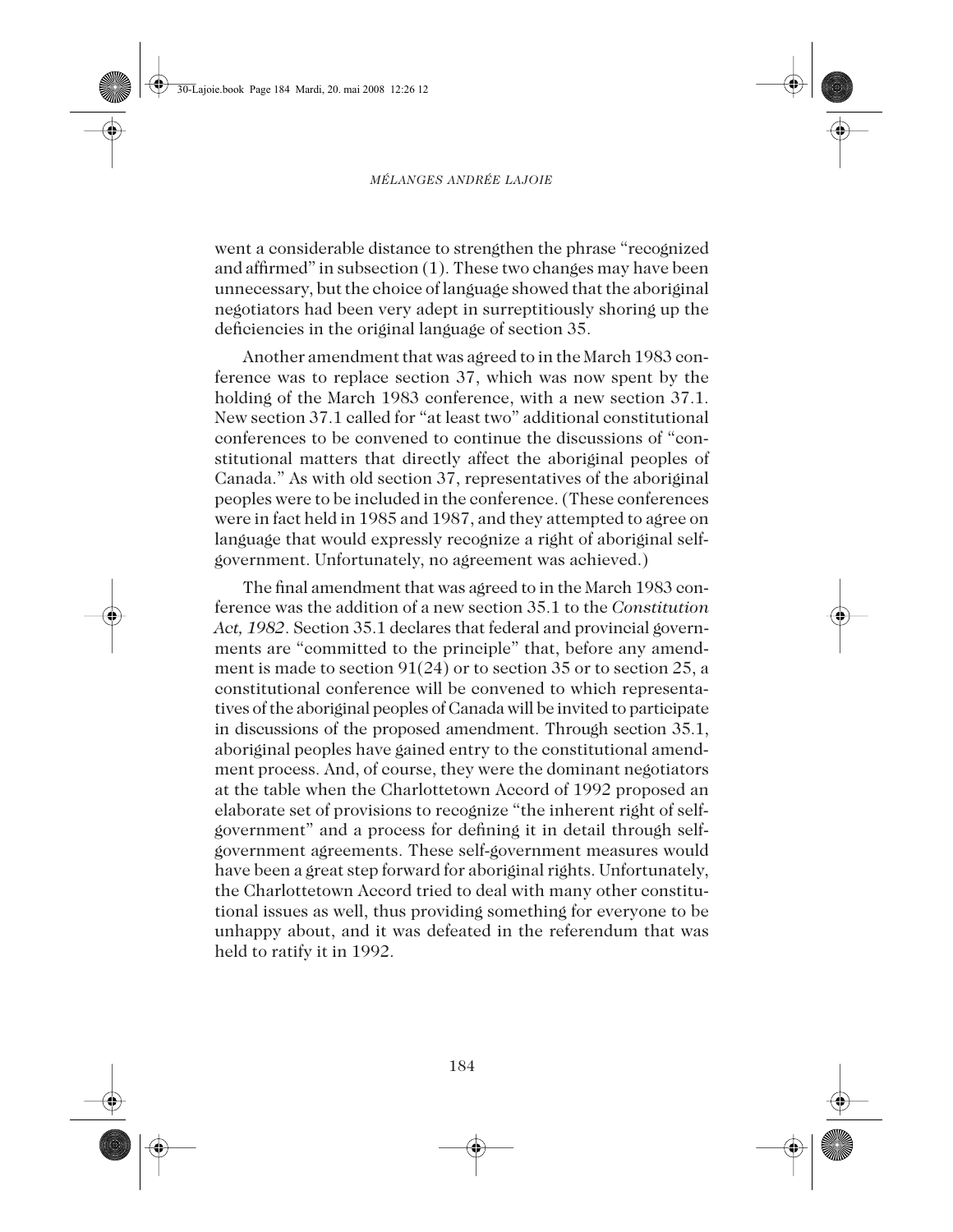## **III. THE** *SPARROW* **CASE**

The next (and perhaps most important) piece of the puzzle was added by the decision of the Supreme Court of Canada in *R. v. Sparrow* (1990).<sup>13</sup> In that case, a member of the Musqueam Indian Band was charged with the offence of fishing with a drift net that was longer than allowed by regulations made under the federal *Fisheries Act*. The Supreme Court of Canada decided that the defendant was exercising an aboriginal right to fish. Did that protect the defendant from the charge? That question required the Court for the first time to address those troubling words in section 35 that seemed to withhold full constitutional protection from aboriginal and treaty rights. Those rights, it will be recalled, were not guaranteed, but merely "recognized and affirmed." The Court held that this phrase should be interpreted according to the principle that treaties and statutes relating to Indians should be liberally construed and doubtful expressions resolved in favour of the Indians. The phrase should be read as incorporating the fiduciary obligation that government owes to the aboriginal peoples. From these two premises, the Court concluded that the phrase should be interpreted as a constitutional guarantee of aboriginal and treaty rights. As a constitutional guarantee, the phrase had the effect of nullifying legislation that purported to abridge the aboriginal and treaty rights that were recognized and affirmed by section 35.

What was the effect of that other troubling word in section 35, namely, "existing"? Section 35 only guaranteed "existing aboriginal and treaty rights." The Court in *Sparrow* held that "existing" meant "unextinguished."14 Aboriginal and treaty rights that had been validly extinguished before 1982 were not protected by section 35. However, while the Court acknowledged that before 1982 the Parliament of Canada could extinguish aboriginal and treaty rights by statute, the Court said that a federal statute would not be

<sup>13</sup> [1990] 1 S.C.R. 1075.

<sup>14</sup> *Id.*, 1091.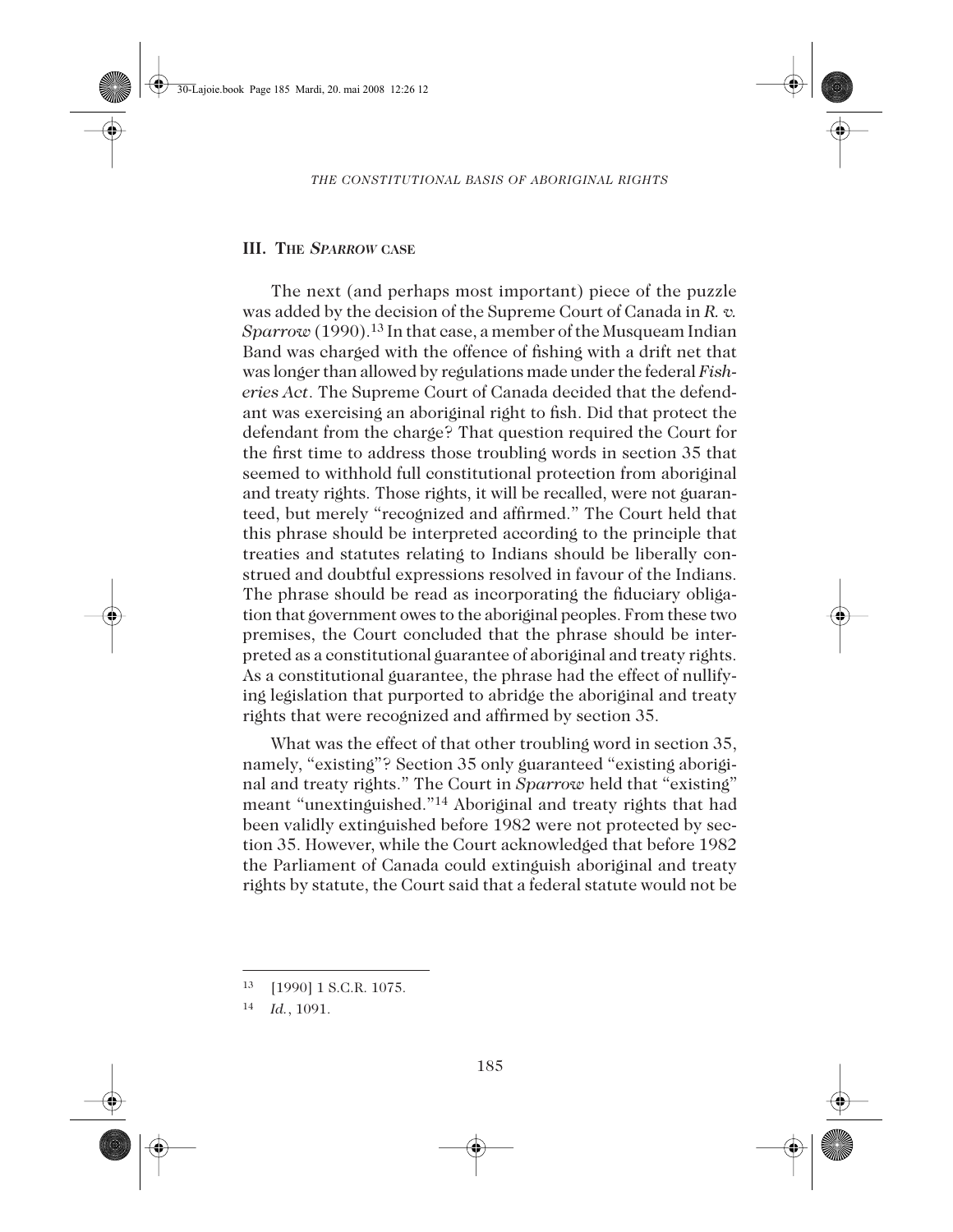interpreted as producing that result unless the intention to extinguish was "clear and plain." Although the *Fisheries Act* and regulations prohibited fishing except under a statutory licence, and closely regulated licensed fishing, the Court held that this did not demonstrate a clear and plain intention to extinguish aboriginal rights to fish. Nor was the regulatory regime held to be a partial extinguishment of aboriginal rights. So interpreted, the word "existing" was not such a severe limitation on aboriginal and treaty rights as had been feared before the decision.

Charter rights are subject to section 1, which authorizes "such reasonable limits prescribed by law as can be demonstrably justified in a free and democratic society." Because section 35 is not part of the Charter of Rights, it is not subject to section 1. However, the Court in *Sparrow* held that the section 35 rights were not absolute. The section 35 rights could also be limited by statute if the statute pursued a "compelling and substantial purpose," and infringed the aboriginal right no more than was necessary to achieve the purpose. The standard of justification indicated by the Court was very similar to the standard which had been constructed by the Court for justification under section 1 of the Charter. In the *Sparrow* case itself, the Court held that it did not have enough evidence to determine whether the net-length restriction in the fisheries regulations would satisfy the standard of justification. The Court ordered a new trial for the purpose of determining the issue of justification. If the regulation passed the standard of justification, then the aboriginal right would have been validly limited, and the defendant would be convicted as charged. But if the regulation could not be shown to serve a compelling purpose, or if it derogated more severely from the aboriginal right than was necessary to accomplish the purpose, then the regulation would be invalid for inconsistency with section 35 and the defendant would be entitled to be acquitted.15

After the decision in *Sparrow*, it was finally clear that aboriginal rights were constitutionally protected.

<sup>&</sup>lt;sup>15</sup> The same standard of justification enables derogation from treaty rights: *R. v. Badger* [1996] 1 S.C.R. 771.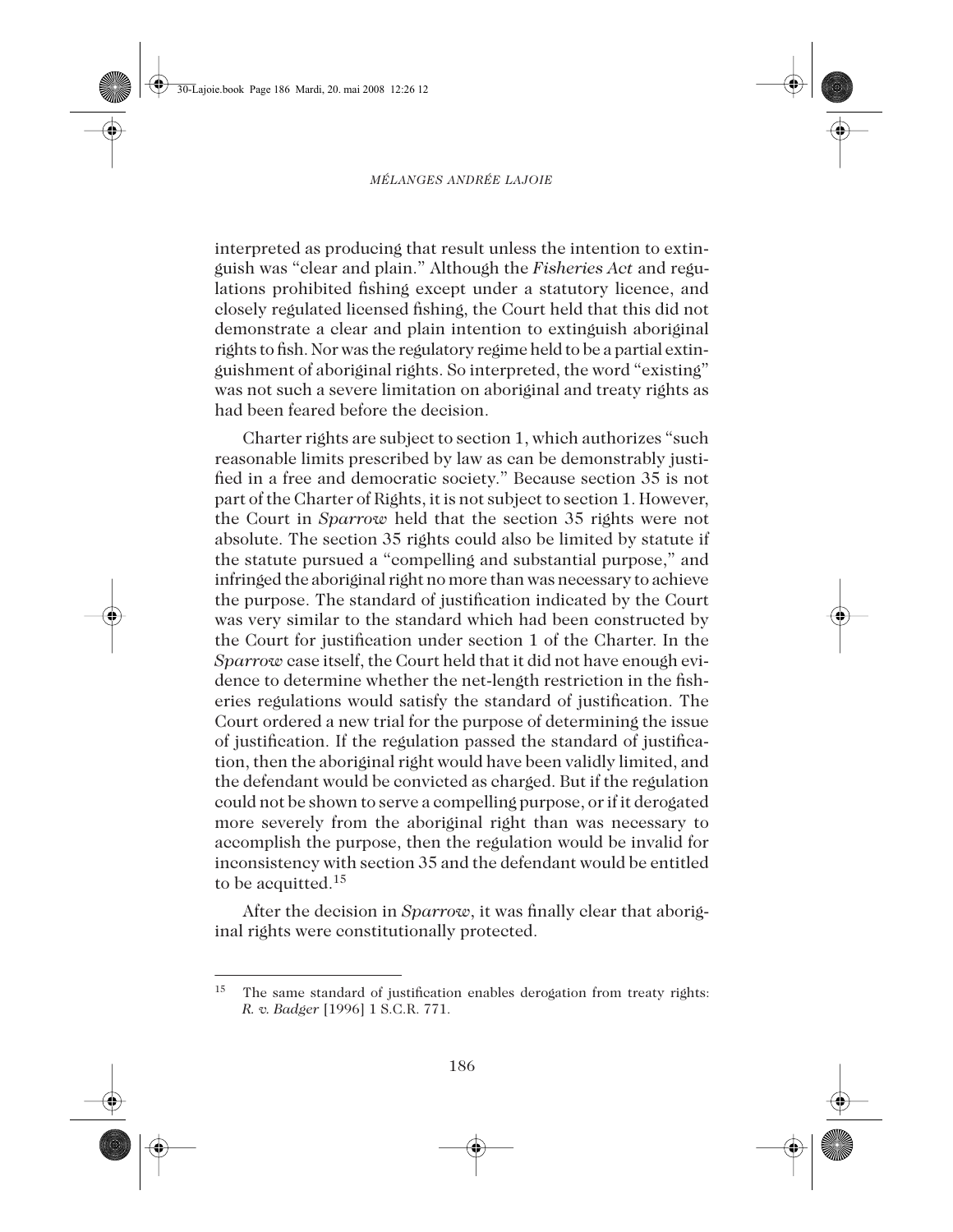## **IV. DEFINITION AND PROOF OF ABORIGINAL RIGHTS**

Although aboriginal rights had been recognized and enforced in *Guerin* and given constitutional protection in *Sparrow*, the Supreme Court of Canada had made no real attempt to define their characteristics, contenting itself by noting that aboriginal rights were "unique" or "sui juris."16 It was not until *R. v. Van der Peet*  $(1996)^{17}$  that the Court provided the much-needed definition of the aboriginal rights that were now guaranteed. In that case, Lamer C.J., speaking for the majority of the Court, said that "in order to be an aboriginal right an activity must be an element of a practice, custom or tradition integral to the distinctive culture of the aboriginal group asserting the right."18 In order for a practice to be "integral," the practice must be "of central significance" to the aboriginal society: it must be a "defining characteristic" of the society, "one of the things that made the culture of the society distinctive."19 The practice must have developed before "contact," that is, "before the arrival of Europeans in North America."20 However, the practice could evolve over the years as the result of contact, for example, the bone hook could be replaced by the steel hook, the bow and arrow by the gun, and so on, but a practice that had evolved into modern forms must trace its origins back to the pre-contact period. Contemporary practices that had developed "solely as a response to European influences" did not qualify.21

In *Van der Peet*, the aboriginal defendant had been convicted of selling fish that she had caught under the authority of an Indian food-fish licence. The licence, which had been issued under the federal *Fisheries Act*, restricted the holder to fishing for food; the sale of fish caught under the licence was prohibited by regulations

<sup>16</sup> *Guerin v. The Queen* [1984] 2 S.C.R. 335, 342; *R. v. Sparrow* [1990] 1 S.C.R. 1075, 1112.

<sup>17</sup> [1996] 2 S.C.R. 507.

<sup>18</sup> *Id.*, para. 45.

<sup>19</sup> *Id.*, para. 55.

<sup>20</sup> *Id.*, paras. 60-62.

<sup>21</sup> *Id.*, para. 73.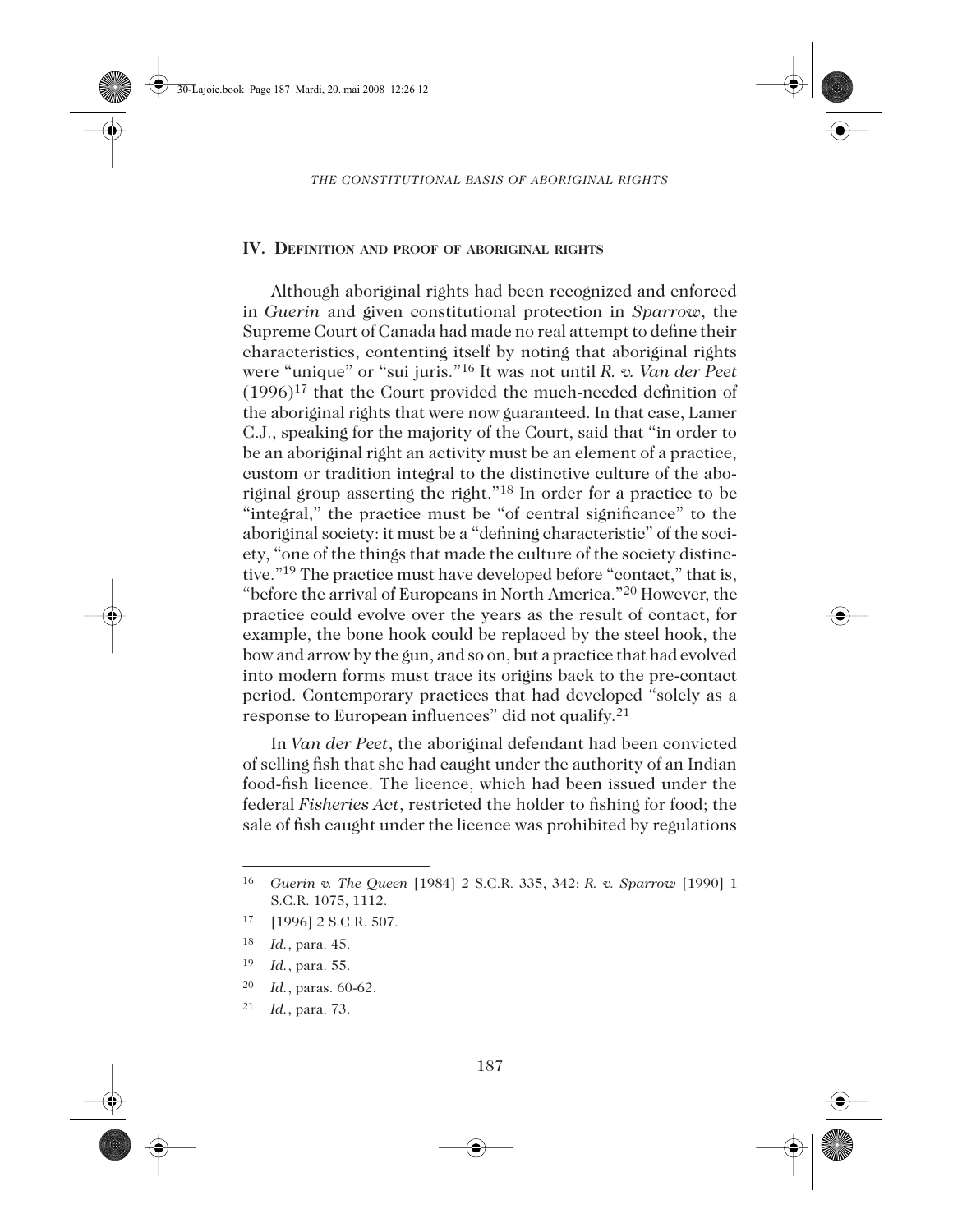made under the Act. The question for decision was whether the defendant had an aboriginal right to sell fish. The Court found that the exchange of fish did occur in the society of the Sto:lo people before contact with Europeans, but it was incidental to their practice of fishing for food. It was not an "integral" part of the Sto:lo culture. It was only after contact that the Sto:lo people had begun fishing to supply a market, a market that was created by European demand for the fish. Therefore, the aboriginal defendant was unsuccessful in establishing an aboriginal right to sell fish, and was properly convicted.22

The *Van der Peet* definition of aboriginal rights is based on the existence of an aboriginal practice before "contact," meaning before the arrival of Europeans. This time frame does not work for Métis rights, because Métis people, who originated in the intermarriage of French Canadian men and Indian women during the fur trade period, did not exist before contact. Lamer C.J. in *Van der Peet* acknowledged this difficulty, and left open the question whether the time frame would need to be modified for the purpose of identifying Métis rights.23 The alternative would be to hold that the Métis had no aboriginal rights. A possible later time would be the time of assertion of European sovereignty, which, as we shall see, is the time at which aboriginal occupation of land must be established in order to establish aboriginal title. However, that is not what the Court decided. In *R. v. Powley* (2003),<sup>24</sup> the Court held that, for Métis claimants of aboriginal rights, the focus on European contact had to be moved forward, not to the time of European sovereignty, but to "the time of effective European control."25 Apart from this shift in the time frame, the same *Van der Peet* definition was to be used to identify Métis rights.

<sup>22</sup> Accord, *R. v. N.T.C. Smokehouse* [1996] 2 S.C.R. 672 (no aboriginal right to sell fish); *R. v. Gladstone* [1996] 2 S.C.R. 723 (aboriginal right to sell herring spawn on kelp); *R. v. Adams* [1996] 3 S.C.R. 101 (aboriginal right to fish for food); *R. v. Côté* [1996] 3 S.C.R. 169; *Mitchell v. M.N.R.* [2001] 1 S.C.R. 911 (no aboriginal right to trade across what is now the international border).

<sup>23</sup> [1996] 2 S.C.R. 507, para. 67.

<sup>24</sup> [2003] 2 S.C.R. 207.

<sup>25</sup> *Id.*, para. 18.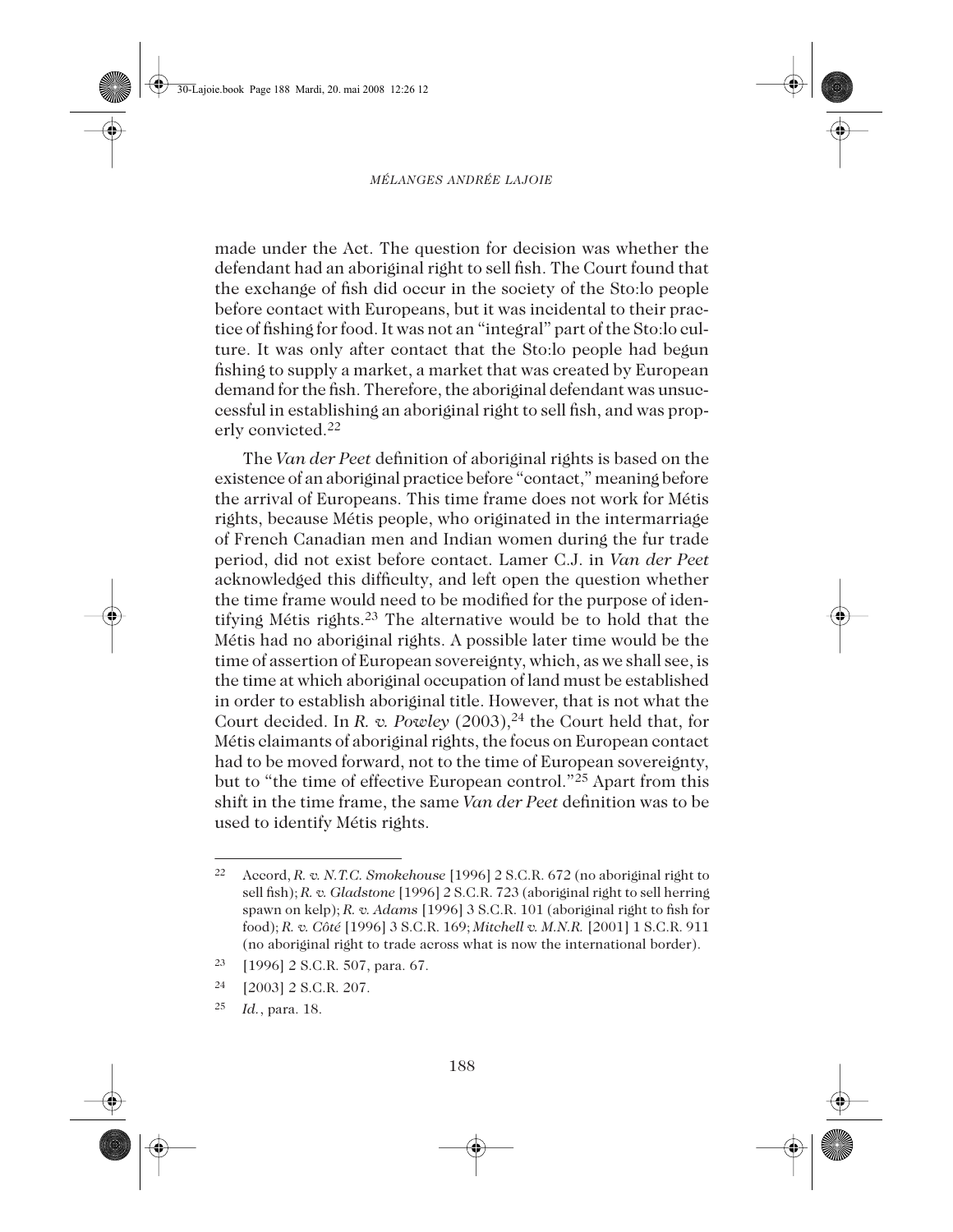In *Powley*, two Métis claimed an aboriginal right to hunt for food in the Sault Ste. Marie area of Ontario. The Court found that effective control of the Upper Great Lakes area had passed from the Indian and Métis people to the European settlers in approximately 1850. By that time, a distinctive Métis community had become established in Sault Ste. Marie. The assertion of Crown sovereignty over the area would have been in 1763, when the Treaty of Paris ceded jurisdiction from the French to the British Crown. The Métis community was not established that early. However, once the date of effective control became the benchmark, the Métis practice of hunting for food was by that time integral to the culture of an established Métis community, and it had continued to the present time. The Métis claimants were members of the modern community, they traced their ancestry back to the pre-control community, and they were entitled to the aboriginal right of hunting for food in the area.

Aboriginal title, which is the right to exclusive occupation of land, is of course a species of aboriginal right. In *Delgamuukw v. British Columbia* (1997),<sup>26</sup> the Supreme Court confirmed that essentially the same *Van der Peet* test is used to establish aboriginal title as is used to establish more limited rights. It is based on the historic occupation of the land by an aboriginal people. However, the point of time at which aboriginal occupation of the land must be proved is not the "European contact" test of *Van der Peet*, nor the "European control" test of *Powley*. In *Delgamuukw*, the Court said that "European sovereignty" was the point of time for the crystallization of aboriginal title. The Court's reasoning was that the Crown's underlying title to all land in Canada did not derive from the time of contact. It only came into existence when sovereignty was assumed by the Crown. Since aboriginal title had long been recognized as a burden on the Crown's underlying title, it came into being at the same time as the Crown title, that is, on the assertion of Crown sovereignty over a territory. So far as the common law was concerned, "aboriginal title crystallized at the time sovereignty

<sup>26</sup> [1997] 3 S.C.R. 1010.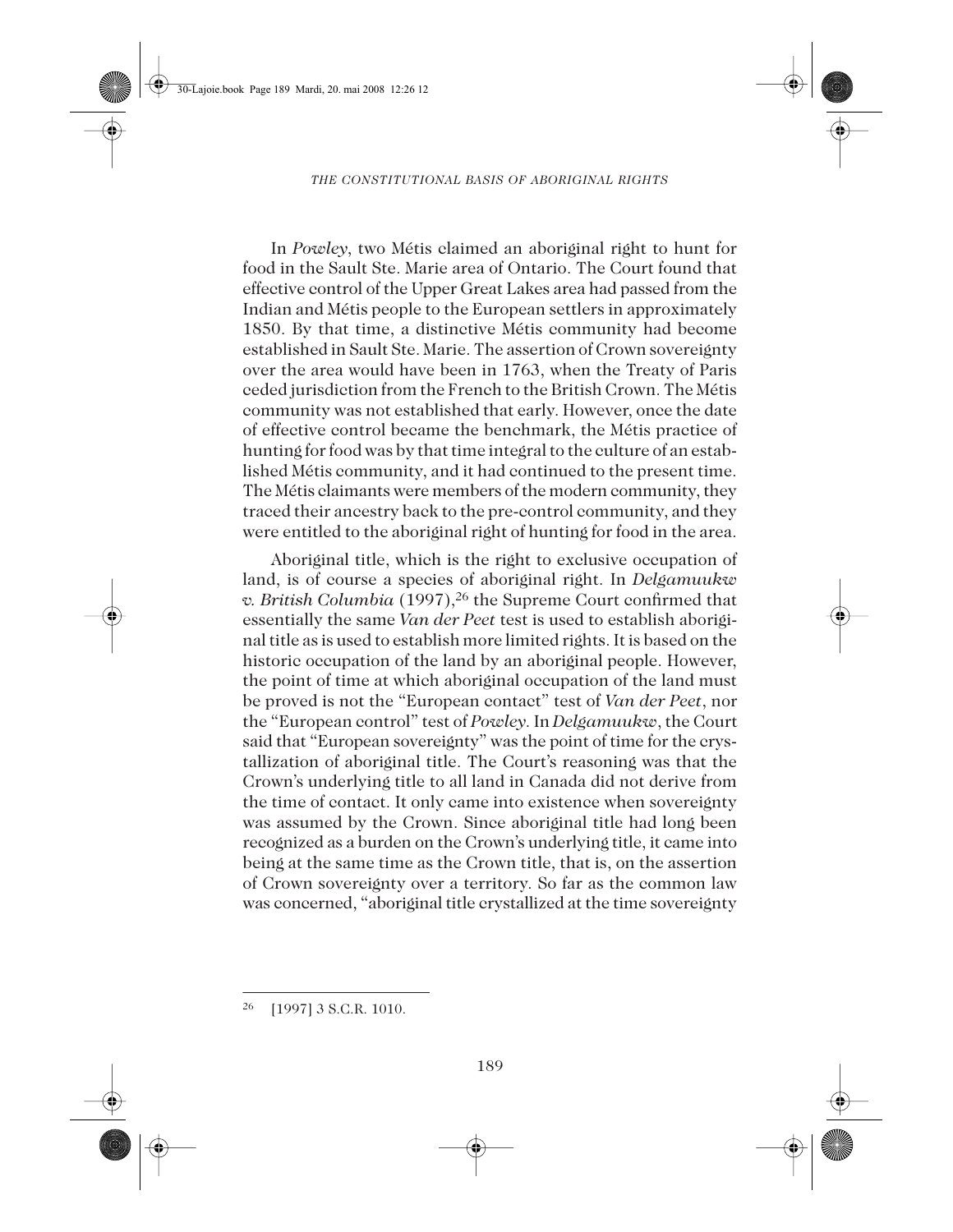was asserted."27 In British Columbia, that was 1846, when the Oregon Boundary Treaty was entered into.

The proof of aboriginal rights, whatever the historic date stipulated for their recognition today, is a serious problem for aboriginal claimants. In *Delgamuukw*, for example, the trial judge held that the claimants had not established their exclusive occupation in 1846, because he rejected as unreliable much of the oral evidence that was tendered with respect to the aboriginal occupation of the claimed land at the time of the assumption of European sovereignty 150 years ago. However, the Supreme Court of Canada pointed out that aboriginal societies did not keep written records at the time of European sovereignty (or contact or control). Their account of the past inevitably would be kept through "oral histories"—stories handed down from generation to generation in oral form. To be sure, oral history is hearsay, but the rules of evidence in aboriginal cases had to be adapted to the realities of pre-sovereignty aboriginal societies. The Court held that the factual findings at trial could not stand, and that a new trial was required in which oral histories would be admitted and given appropriate weight.

## **V. DUTY TO CONSULT ABORIGINAL PEOPLE**

Section 35 protects aboriginal and treaty rights, but, as we have seen, the proof of an aboriginal right (or title) can be a difficult and lengthy process, and the negotiation of a treaty (land claims agreement) can also be a difficult and lengthy process. Indeed, the two processes are closely related and are often going on at the same time. This is because the ability of a First Nation to negotiate a treaty will depend on persuading government that there is a credible claim to aboriginal title. During the period of proof and/or negotiation, which will certainly take years and may take decades, the First Nation is in an awkward situation. It is not yet able to invoke a proved aboriginal right or title, and it does not have a treaty. And yet logging or mining activities, or other forms of development, on land claimed by the First Nation, may diminish the value of the resource. Does

<sup>27</sup> *Id.*, para. 145.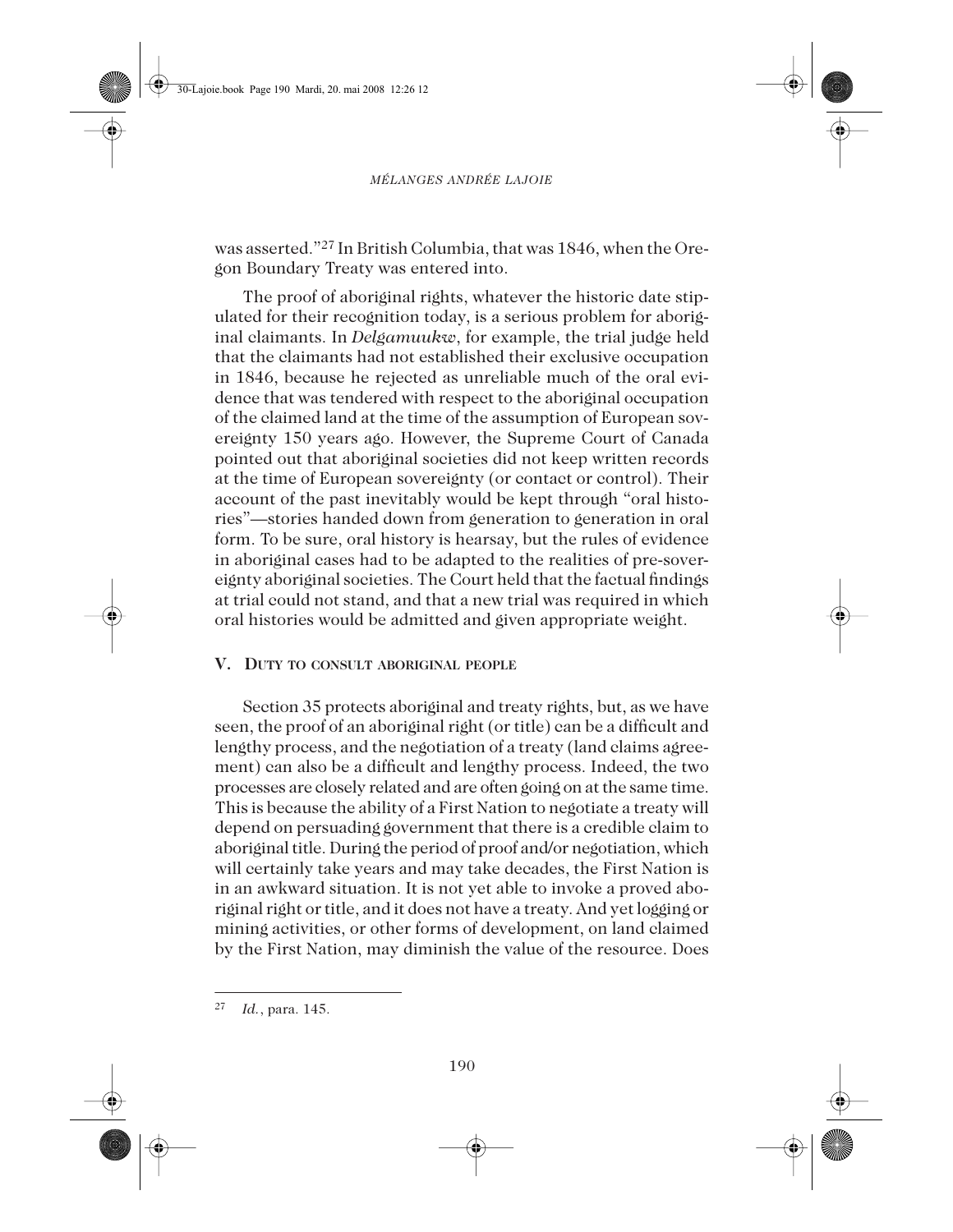section 35 provide any interim protection for aboriginal interests that are still unproved or under negotiation? The Supreme Court of Canada has answered this question yes. Section 35 not only guarantees existing aboriginal and treaty rights, it also imposes on government the duty to engage in various processes even before an aboriginal or treaty right is established. Section 35 gives constitutional protection to a special relationship between the Crown and aboriginal peoples under which the honour of the Crown must govern all dealings. The honour of the Crown entails a duty to negotiate aboriginal claims with First Nations.28 And, while aboriginal claims are unresolved, the honour of the Crown entails a duty to consult, and if necessary accommodate the interests of, the aboriginal people, before authorizing action that could diminish the value of the land or resources that they claim.

The duty to consult and accommodate is a remarkable extension of the protection of aboriginal rights. It was established in *Haida Nation v. British Columbia* (2004).29 In that case, the government of British Columbia had issued a licence to the Weyerhaeuser Company authorizing the company to cut trees on provincial Crown land in the Queen Charlotte Islands. The Queen Charlotte Islands were the traditional homeland of the Haida people. The Islands were the subject of a land claim by the Haida Nation, which had been accepted for negotiation but had not been resolved at the time of the issue of the licence. The cutting of trees on the claimed land would have the effect of depriving the Haida people of some of the benefit of their land if and when their title was established. The Court held that, in these circumstances, section 35 obliged the Crown to consult with the Haida people, and, if necessary, accommodate their concerns. The extent of consultation and accommodation "is proportionate to a preliminary assessment of the strength of the case supporting the existence of the right or title, and to the seriousness of the potentially adverse effect upon the right or title claimed."30 In this case, a preliminary assessment indicated that

<sup>28</sup> *Haida Nation v. B.C.* [2004] 3 S.C.R. 511, para. 20.

<sup>29</sup> Previous note.

<sup>30</sup> *Id.*, para. 39.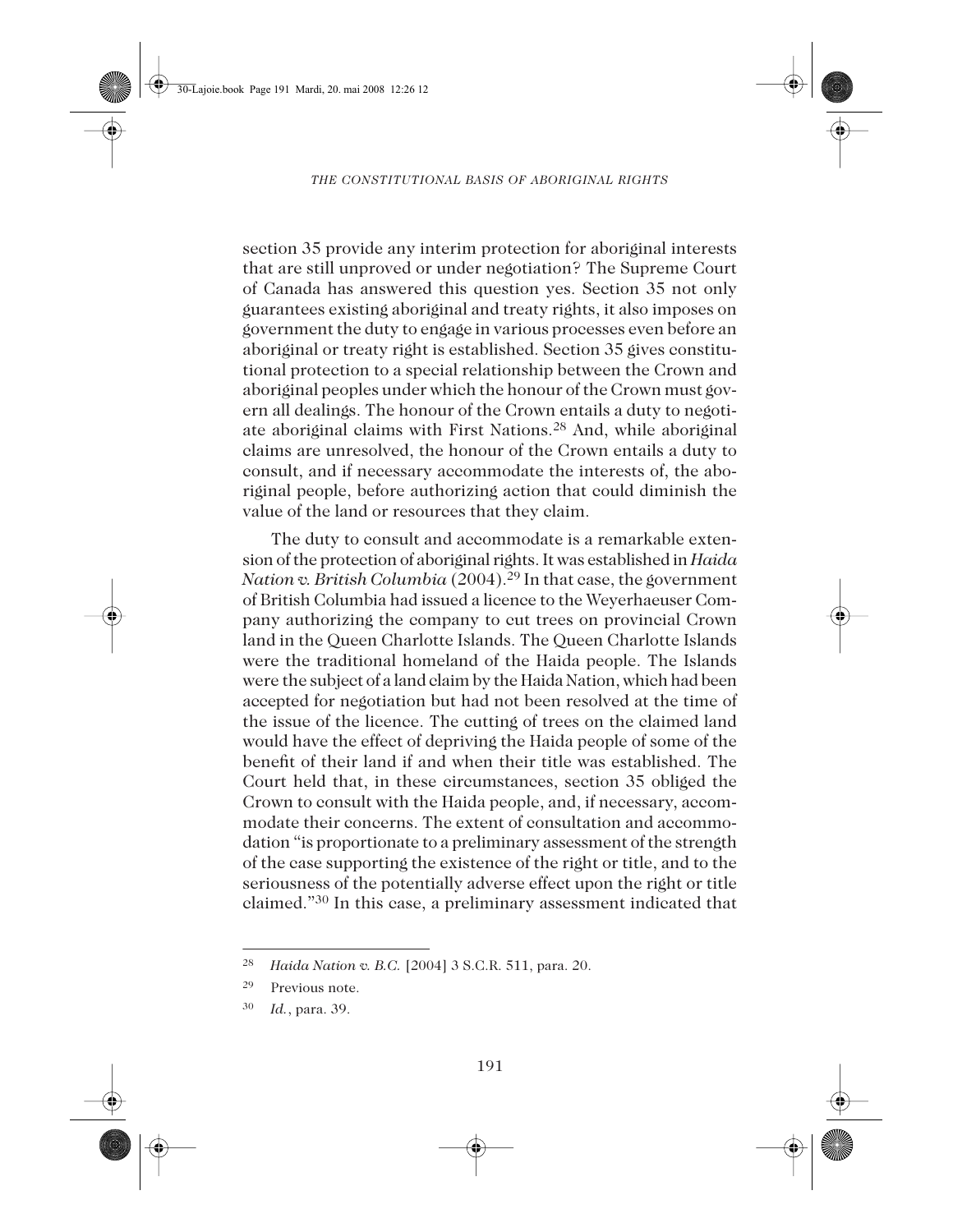there was a prima facie case for aboriginal title and a strong prima facie case for an aboriginal right to harvest the red cedar growing on the Islands. The logging contemplated by the company's licence, which included old-growth red cedar, would have an adverse effect on the claimed right. Since the province was aware of the Haida claim at the time of issuing the licence, it was under a duty to consult with the Haida before issuing the licence. Not having done so, the Crown was in breach of section 35, and the licence was invalid.

The duty to consult, which applies to the Crown in right of Canada and to the Crown in right of the province (but not private parties), will lead to a further duty to accommodate where the consultations indicate that the Crown should modify its proposed action in order to accommodate aboriginal concerns. In *Haida Nation*, since the required consultation never took place, the Court did not have to decide whether consultation would have given rise to a duty to accommodate. But the Court suggested that the circumstances of the case "may well require significant accommodation to preserve the Haida interest pending resolution of their claims."<sup>31</sup>

In *Haida Nation*, the Supreme Court of Canada, while indicating that the precise nature of the consultation and accommodation that was required would depend on the circumstances of the case, emphasized that the duties of consultation and accommodation did not involve a duty to *agree* with the aboriginal people.32 In the absence of a proved aboriginal right (or a treaty right), the aboriginal people did not have a veto over the development of land in which they claimed an interest. In the companion case of *Taku River Tlingit First Nation v. British Columbia* (2004),<sup>33</sup> a mining company applied to the British Columbia government for permission to reopen an old mine in an area that was the subject of an unresolved land claim by the Taku River Tlingit First Nation. This application triggered a statutory environmental assessment process, which ended with approval of the application to reopen the mine. The First Nation objected to the outcome. The Supreme Court

<sup>31</sup> *Id.*, para. 77.

<sup>32</sup> *Id.*, paras. 10, 42, 48, 49.

<sup>33</sup> [2004] 3 S.C.R. 550.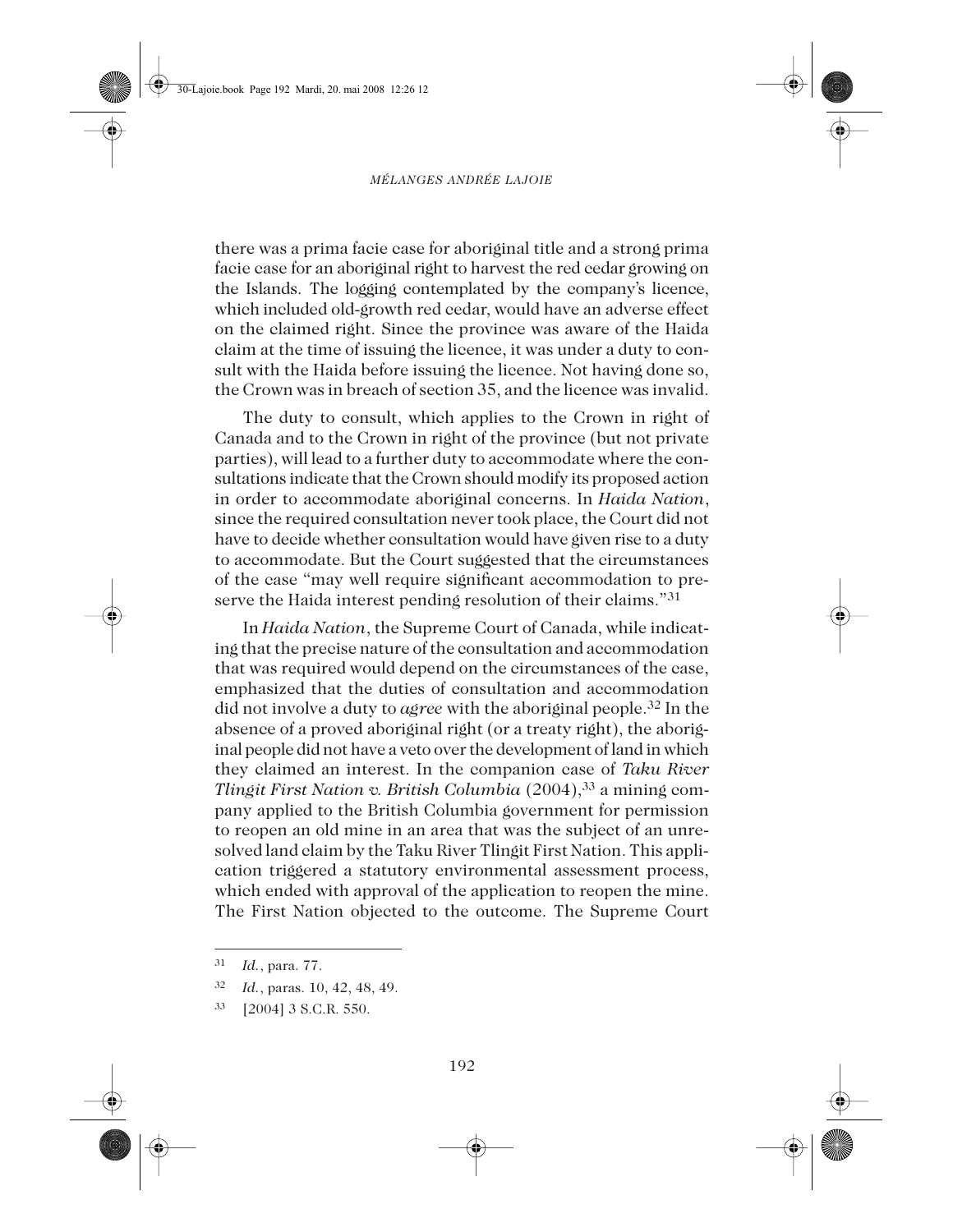held that this was a case where there was a duty to consult and accommodate: there was a prima facie case for the aboriginal claim, and the reopening of the mine was potentially harmful to the claim. However, the Crown's duty had been discharged in this case. The environmental assessment took three and a half years. The First Nation was included in the process. Its concerns were fully explained and were listened to in good faith, and the ultimate approval contained measures to address the concerns. Although those measures did not satisfy the First Nation, the process fulfilled the province's duty of consultation and accommodation. Meaningful consultation did not require agreement, and accommodation required only a reasonable balance between the aboriginal concerns and competing considerations.34

The *Haida Nation* duty to consult and accommodate was an interim protection measure, designed to safeguard aboriginal interests while rights were in dispute or a treaty was under negotiation. One might assume that the duty would fall away once a treaty had been entered into, and the rights of the parties were spelled out in writing. But the Supreme Court of Canada has held otherwise. In *Mikisew Cree First Nation v. Canada* (2005),<sup>35</sup> the federal government proposed to build a road in a national park on federal Crown land in northern Alberta. The route of the road was through the traditional hunting grounds of the Mikisew Cree First Nation, which objected to the project for that reason. The road proposal was all within the Treaty 8 area of northern Alberta. Under Treaty 8, entered into in 1899, the aboriginal people who lived in the territory had surrendered the entire area to the federal Crown. In return, the aboriginal people were promised reserves and some other benefits.

Treaty 8 gave to the aboriginal signatories (which included the ancestors of the Mikisew Cree) the right to hunt, trap and fish throughout the surrendered territory "saving and excepting such tracts as may be required or taken up from time to time for settlement, mining, lumbering, trading or other purposes." The proposed road involved an exercise of the Crown's right to take up land

<sup>34</sup> *Id.*, para. 2.

<sup>35</sup> [2005] 3 S.C.R. 388.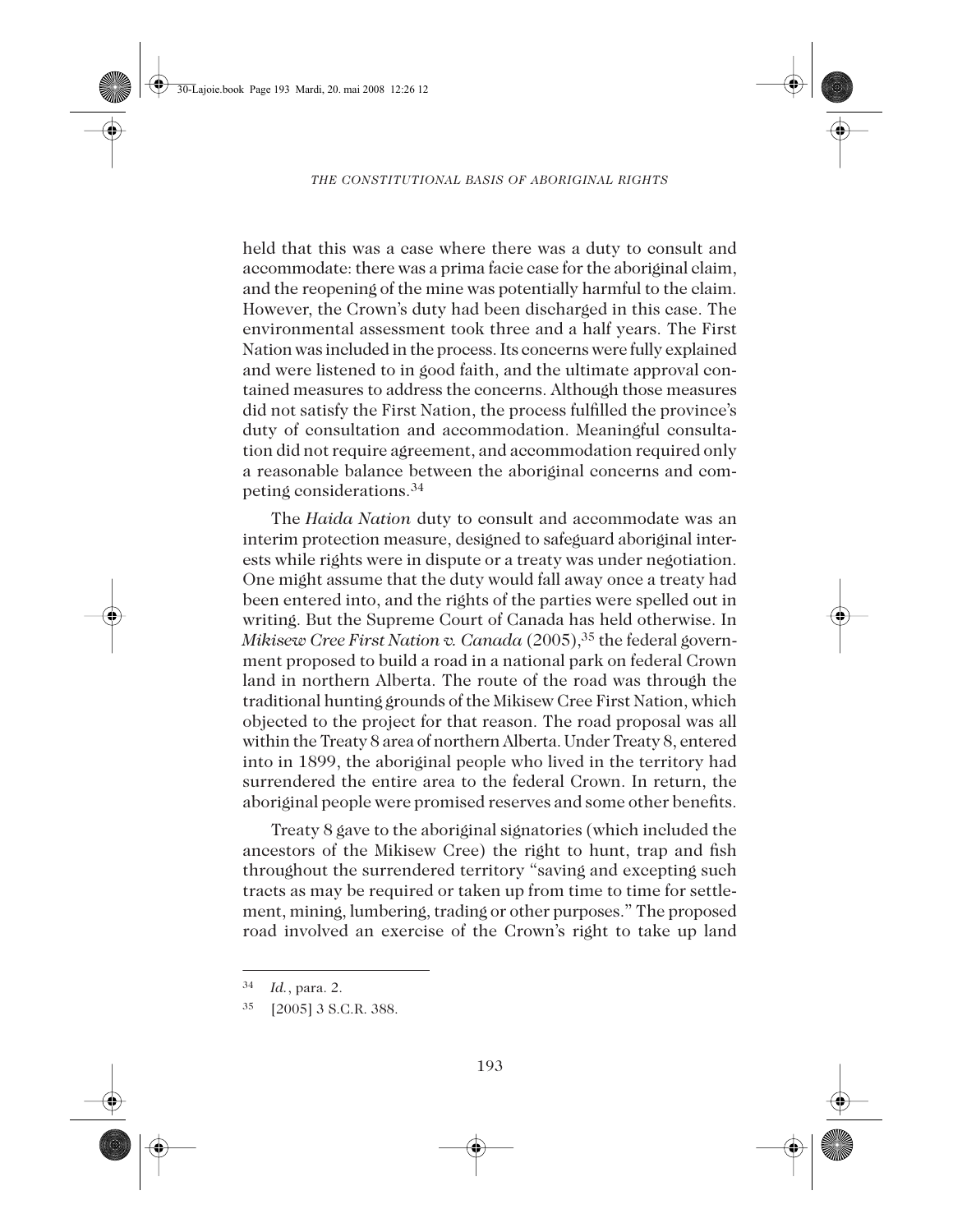under this clause. Was taking up land under the Treaty subject to a constitutional duty of consultation? It was true, of course, that land taken up for development would have the effect of diminishing the area available to aboriginal people for hunting, trapping and fishing, but that was what was agreed to in 1899. The Supreme Court of Canada held, however, that "treaty making is an important stage in the long process of reconciliation [of aboriginal and non-aboriginal peoples], but it is only a stage"; and Treaty 8 was "not the complete discharge of the duty arising from the honour of the Crown."36 Where the exercise of treaty rights by the Crown could have an "adverse impact" on aboriginal people, the honour of the Crown required consultation with the affected people.37 In "appropriate" cases (not defined), the duty of consultation would lead to a duty to accommodate the aboriginal interests, although it did not require that aboriginal consent be obtained. In this case, the diminution of the Mikisew Cree's hunting and trapping rights in their traditional territory was a clear consequence of the proposed road. That adverse impact triggered the duty of consultation and accommodation. The discussions that had taken place between park officials and the Mikisew Cree were not sufficient to satisfy that duty. The Court quashed the minister's decision to approve the road project and sent the project back for reconsideration in accordance with the Court's reasons.

*Mikisew Cree* is a striking extension of the duty to consult and accommodate. The purpose of Treaty 8 and the other numbered treaties was to provide certainty in the rights of the Crown and the aboriginal peoples so as to open up land for settlement and development. Obviously, the new duty is an important unwritten qualification to the treaty language, and the duty is sufficiently vague and open-ended to make compliance difficult. Since non-compliance will invalidate a decision by the Crown, the certainty that is the goal of treaty-making is diminished by the *Mikisew Cree* deci-

<sup>36</sup> *Id.*, para 54. Binnie J. for the Court added (para. 56) that "the 1899 negotiations were the first step in a long journey that is unlikely to end any time soon."

<sup>37</sup> An adverse impact did not include one that was "remote or unsubstantial": *Id.*, para. 55.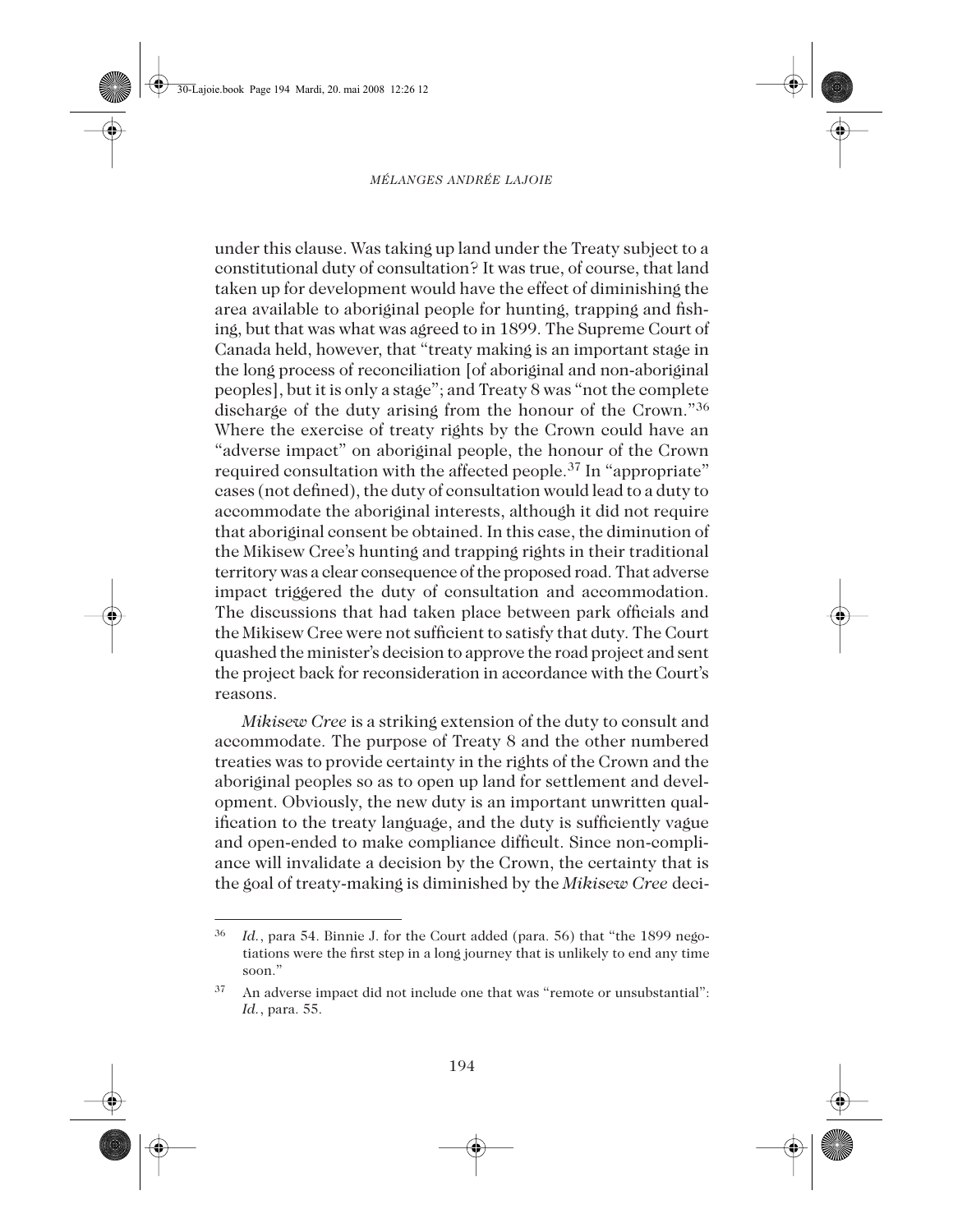sion. The Court did not discuss the value of certainty, but it obviously preferred to view treaties as a stage in a long process of reconciliation rather than the final step in that process. And the Court did make clear that "any administrative inconvenience incidental to managing the process" is irrelevant.<sup>38</sup> Modern comprehensive treaties (land claims agreements) tend to emphasize the goal of certainty. They are much more detailed than the old numbered treaties, and they provide for consultation and dispute resolution processes. However, based on *Mikisew Cree*, it is likely that some residue of the honour of the Crown will impose additional unwritten obligations on the Crown in its implementation of the treaties.

## **VI. CONCLUSION**

I venture the conclusion that no area of Canadian law has been so transformed in such a short period of time as the law of aboriginal rights. Rights that were undefined and barely recognized in 1973, and were in any case vulnerable to legislative and constitutional extinguishment, have in the short space of little more than 30 years become powerful, constitutionally-protected rights. This process was started by the decisions of the Supreme Court of Canada inthe *Calder* and *Guerin* cases. It moved forward with the enactment of the *Constitution Act*, 1982, which stated in section 35 that "existing" aboriginal and treaty rights were "recognized and affirmed." This tentative language was taken by an active Supreme Court in *Sparrow* and converted into a constitutional guarantee of aboriginal rights. The indeterminacy of the rights was tackled by the Court in *Van der Peet*, which provided a definition that was judicially enforceable. The definition was refined in *Powley* to accommodate Métis rights and in *Delgamuukw* to accommodate aboriginal title. And, in *Delgamuukw*, new rules of evidence were announced to recognize the reality that societies that lacked written records when the white man arrived had to be permitted to prove their claims by oral histories. The final development is the judicial creation in *Haida*

<sup>38</sup> *Id.*, para. 50.